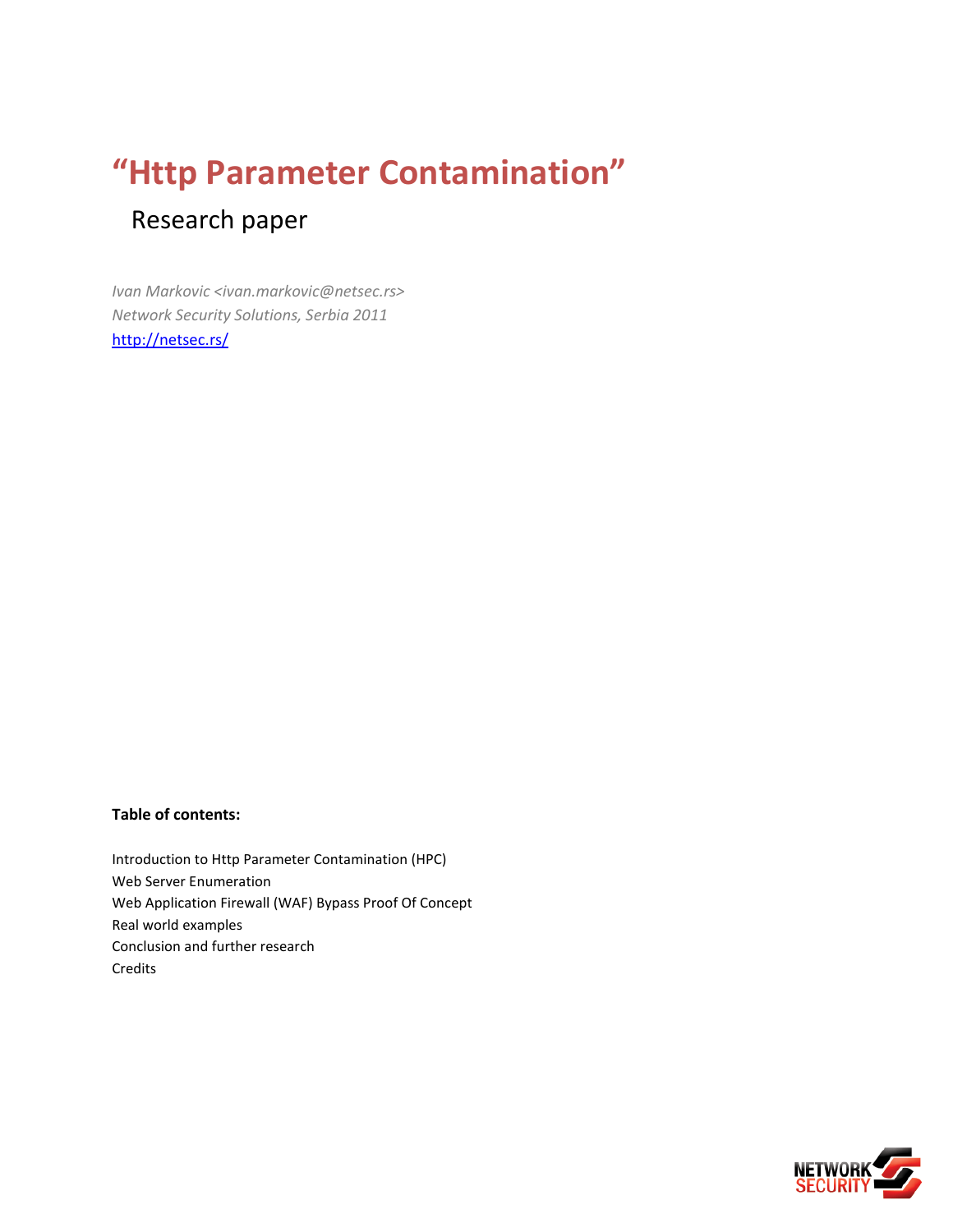# **Introduction to Http Parameter Contamination (HPC)**

In software engineering, multi-tier architecture is a client–server architecture in which the presentation, the application processing, and the data management are logically separate processes. Multi-tier application architecture provides a model for developers to create a flexible and reusable application. By breaking up an application into tiers, developers only have to modify or add a specific layer, rather than have to rewrite the entire application over. Differences in handling the same data on variety of platforms can lead to a potential logical error or security vulnerability.



Let's examine Web Service deployment tiers:

Picture 1 / Owasp09 Poland / Http parameter polluting

Adding more flexible layers may potentially open doors to many new forms of abuse and attack vectors. Rapid application development and technology growth makes security development lifecycle almost impossible to apply. After some time all bugs gets fixed.

But, what with weaknesses that exist for many years in the most popular protocol on the web like HTTP? Two years ago we have witnessed new approach that exploits logic weakness in HTTP by manipulating query string delimiters (&): HTTP PARAMETER POLLUTION.

In a nutshell, Http Parameter Pollution inserts additional query string delimiters or additional parameters with the same name in HTTP request to bypass some security restrictions as a result of platform specific behavior or application error.

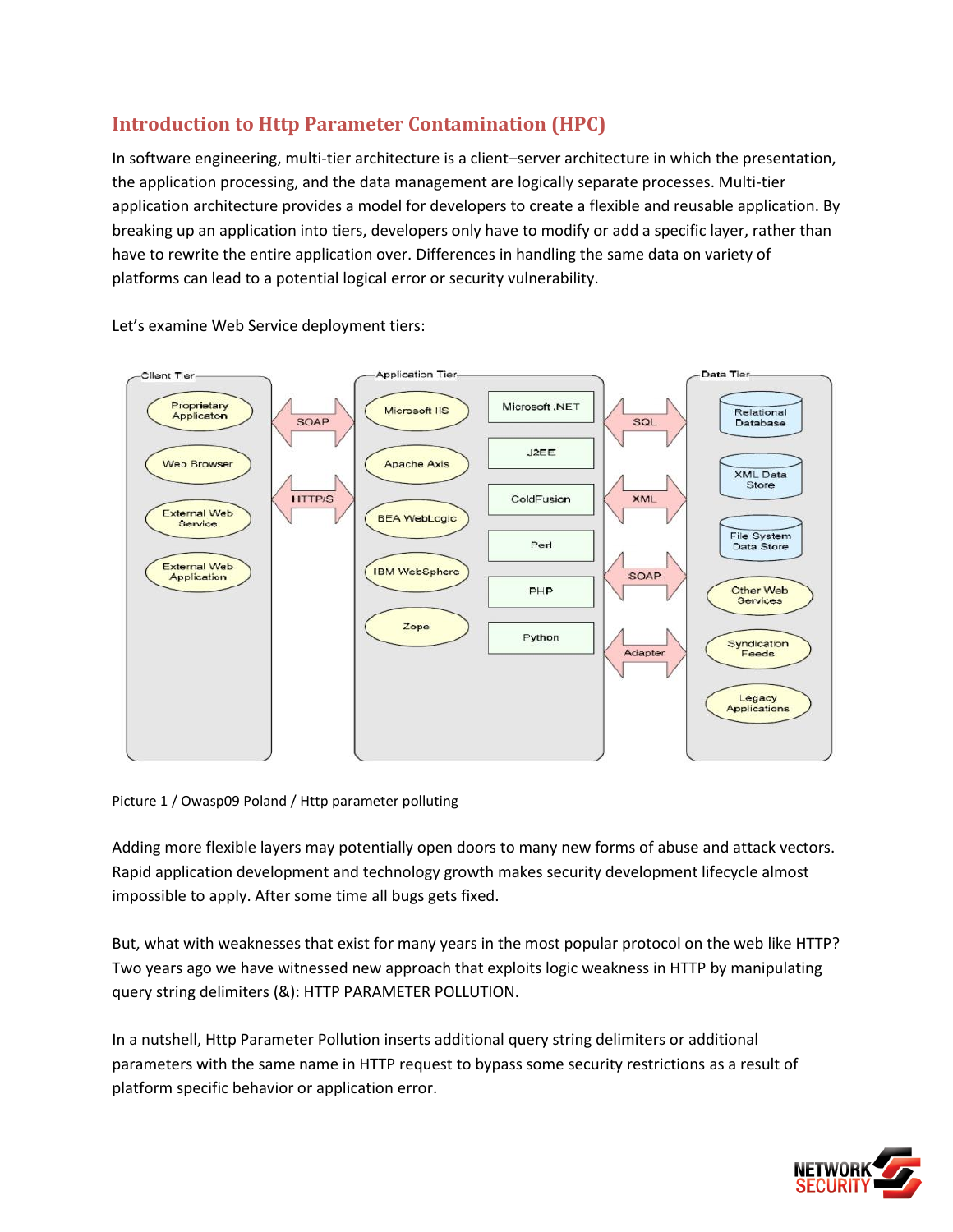## Http Parameter Pollution Research: [https://www.owasp.org/images/b/ba/AppsecEU09\\_CarettoniDiPaola\\_v0.8.pdf](https://www.owasp.org/images/b/ba/AppsecEU09_CarettoniDiPaola_v0.8.pdf)

**HTTP PARAMETER CONTAMINATION (HPC)** original idea comes from the innovative approach found in HPP research by exploring deeper and exploiting strange behaviors in Web Server components, Web Applications and Browsers as a result of query string parameter contamination with reserved or non expected characters.

Some facts:

- The term Query String is commonly used to refer to the part between the "?" and the end of the URI
- As defined in the RFC 3986, it is a series of field-value pairs
- Pairs are separated by "&" or ";"
- RFC 2396 defines two classes of characters:

Unreserved: a-z, A-Z, 0-9 and  $\cdot$  ! ~ \* ' () Reserved: ; / ? : @  $& = + $$ , Unwise:  $\{\}\ |\ \wedge \ [ \ ]$ 

## **Web Servers Enumeration**

HTTP back-ends behave in several ways in the case of multiple parameters sent with the same name:

| Technology/HTTP back-end                   | <b>Overall Parsing Result</b>             | <b>Example</b>   |
|--------------------------------------------|-------------------------------------------|------------------|
| ASP.NET/IIS                                | All occurrences of the specific parameter | par1=val1, val2  |
| ASP/IIS                                    | All occurrences of the specific parameter | par1=val1, val2  |
| PHP/Apache                                 | Last occurrence                           | par1=val2        |
| PHP/Zeus                                   | Last occurrence                           | par1=val2        |
| JSP, Servlet/Apache Tomcat                 | First occurrence                          | par1=val1        |
| JSP, Servlet/Oracle Application Server 10q | First occurrence                          | par1=val1        |
| JSP, Servlet/Jetty                         | First occurrence                          | par1=val1        |
| <b>IBM Lotus Domino</b>                    | Last occurrence                           | par1=val2        |
| <b>IBM HTTP Server</b>                     | First occurrence                          | par1=val1        |
| mod_perl,libapreq2/Apache                  | First occurrence                          | par1=val1        |
| Perl CGI/Apache                            | First occurrence                          | par1=val1        |
| mod_perl,lib???/Apache                     | Becomes an array                          | ARRAY(0x8b9059c) |
| mod_wsgi (Python)/Apache                   | First occurrence                          | par1=val1        |
| Python/Zope                                | Becomes an array                          | ['val1', 'val2'] |
| <b>IceWarp</b>                             | Last occurrence                           | par1=val2        |
| AXIS 2400                                  | All occurrences of the specific parameter | par1=val1, val2  |
| Linksys Wireless-G PTZ Internet Camera     | Last occurrence                           | par1=val2        |
| Ricoh Aficio 1022 Printer                  | First occurrence                          | par1=val1        |
| webcamXP PRO                               | First occurrence                          | par1=val1        |
| <b>DBMan</b>                               | All occurrences of the specific parameter | par1=val1~~val2  |

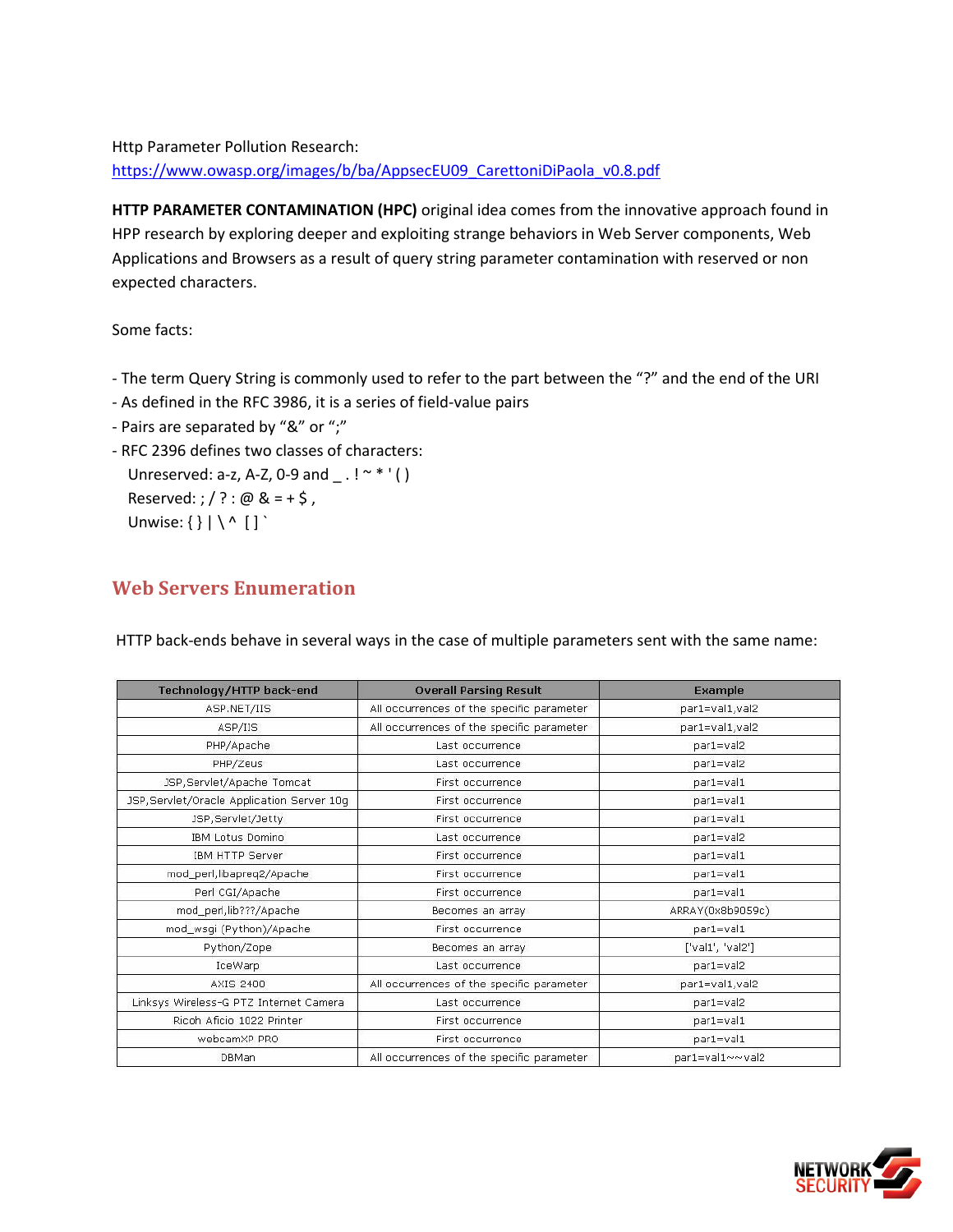Picture 2 / Owasp09 Poland / Http parameter polluting

| <b>Query string</b> | Web Servers response / GET values |                            |               | Explanation                                              |  |
|---------------------|-----------------------------------|----------------------------|---------------|----------------------------------------------------------|--|
|                     | Apache/2.2.16 / PHP/5.3.3         | Tomcat 6 / JSP IIS 6 / ASP |               |                                                          |  |
| $?test[1=2]$        | $test$ $1=2$                      | $test[1=2]$                | $test[1=2]$   | Curly bracket is changed with underscore                 |  |
| $?test.1=2$         | test $1=2$                        | $test.1=2$                 | $test.1=2$    | Curly bracket is changed with underscore                 |  |
| $?18d=2$            | $d=2$                             | $\lceil 1 / d = 2 \rceil$  | $18d = 2$     | First is ignored whole param, second query delimeter     |  |
| $?1$ $\left $ xx=2  | $1 = \arctan(2)$                  | $1$ [] $xx=2$              | $1$ [] $xx=2$ | Characters beetwen array and equal sign are ignored      |  |
| $?test+d=1+2$       | test $d=12$                       | test $d=12$                | test $d=12$   | First sign plus converted to underscore, second to space |  |
| $?test d=12$        | test $d=12$                       | test $d=12$                | test $d=12$   | First space converted to underscore                      |  |
| $?test = %$         | $test = %$                        | <b>NULL</b>                | $test =$      | JSP ignore param, ASP ignore value                       |  |
| $?test%x=1$         | $test%x=1$                        | <b>NULL</b>                | $testx=1$     | JSP ignore param, ASP ignore procent sign                |  |
| ?test%00=1          | $test = 1$                        | test $\bullet$ =1          | $test = 1$    | JSP include NULL value in param key                      |  |
| ?test%00a=1         | $test = 1$                        | test $\bullet$ a=1         | $test = 1$    | JSP include NULL value in param key, others ignore after |  |
| $?test = 1%001$     | <b>NULL</b>                       | test=1 $\bigcirc$ 1        | $test = 1$    | Apache ignore param, JSP inlcude NULL, ASP ignore after  |  |
| $? \% 00 = 1$       | <b>NULL</b>                       | $NULL=1$                   | <b>NULL</b>   | JSP have strange behaviour, doesn't print key            |  |
|                     | <b>Debian</b>                     |                            | <b>W2K3</b>   |                                                          |  |

If we apply HPC idea to an HTTP backend, we get results like this:

Picture 3 / HPC / Server behavior

And if we take a close look to the results in table, different web servers have different logic for processing special created requests. There are more web server, backend platform and special character combinations, but we will stop here this time.

Code Snippets we use in our research:

**PHP:**

```
<?php
print_r($_SERVER['QUERY_STRING']);
echo '<br/>\langlebr/>';
print_r($_GET);
?>
```
#### **JSP:**

<% java.util.Enumeration names = request.getParameterNames(); while(names.hasMoreElements()){ String keyx = names.nextElement().toString(); out.println(keyx + "=" + request.getParameter(keyx)); } %>

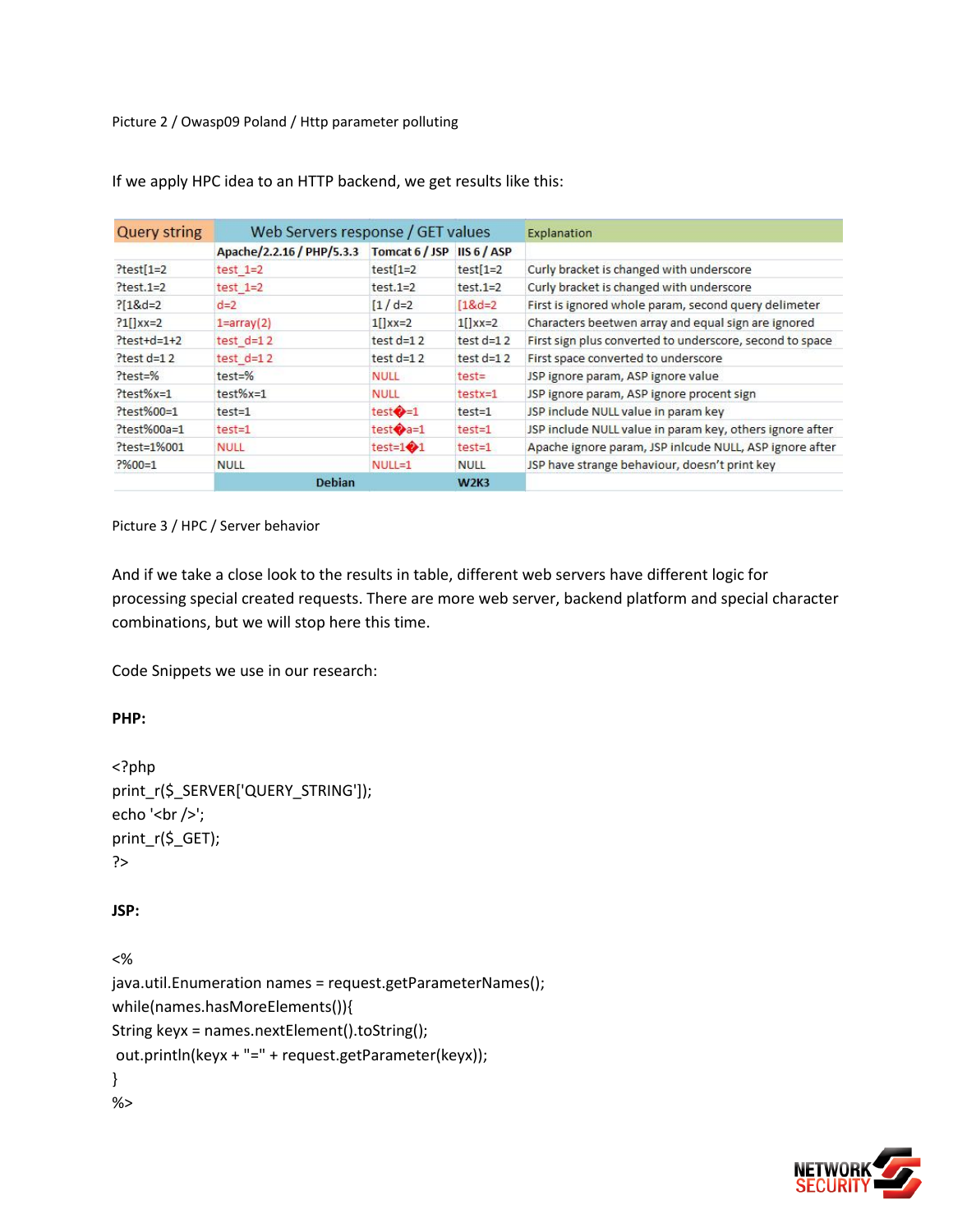**ASP:**

```
<%
dim item
For Each item In Request.QueryString
Response.Write(item & " = " & Request.QueryString(item) & "<br />>")
Next
%>
```
# **Web Application Firewall (WAF) Bypass POC**

This attack vector can be used against Web Application Firewalls (WAF), an application which combines data from the QUERY\_STRING raw and GET variables, or an application which use special characters for some further inspection.

\* for \$ SERVER['argv'] variables in Apache/PHP we need "*register\_argc\_argv*" set to On.

```
dummy1;variable overflow: http://localhost/?a=1+b=2+c=3
```

```
$varArrTemp = array(); // max 2 params
if(count(\$ GET) < 2) {
  foreach($_SERVER['argv'] as $k=> $v$ {
     $varArrTemp[] = $v
}
```
*dummy2;waf bypass: http://localhost/? x[y =a*

```
if(strpos(" _", $ _S \text{ } \text{SERVER}['query\_string']) == false) {
   system(key($_GET));
}
```
*dummy3;security check bypass: http://localhost/?a[];some\_evil\_command;=111*

```
if(strpos("some_evil_command",\zeta_GET['a']) === false AND count(\zeta_GET) = 1) {
  system(($_SERVER['argv'][0]);
}
```